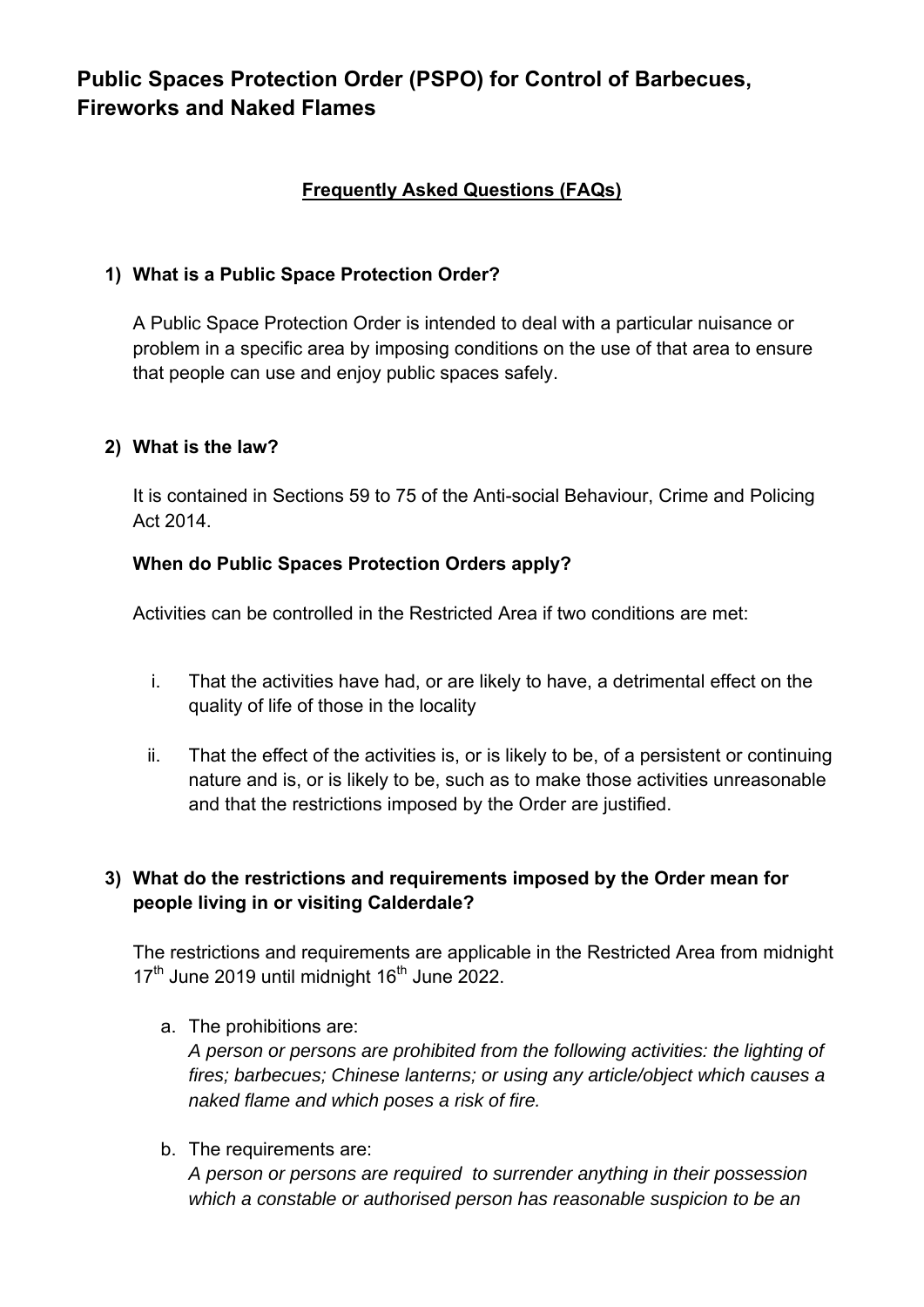*article that has been used OR is likely to be used in conjunction with the prohibited activities referred to in this Order.*

The Order can be enforced by Council Officers and the Police.

### **4) What is the penalty for breaching a PSPO?**

- Breaching a PSPO is a criminal offence.
- Enforcement officers can issue a fixed penalty notice of £100, if appropriate.
- A fine of up to level 3 on prosecution.

#### **5) Who can appeal?**

- Anyone who lives in, or visits the area can appeal a PSPO in the High Court within six weeks of issue.
- Further appeal is available each time the PSPO is varied by the Council.

### **6) Where can I find the details of where I am prevented from taking a barbecue or other such items referred to in the PSPO?**

There is a map of the overall areas restricted by the order (see link below) displayed in public places, including near the boundaries of the restricted areas, in all Calderdale Council offices, in retail outlets where barbecues and other types of restricted articles are on sale and on Calderdale Council's website. The map on the Calderdale Council website can be zoomed to give a more detailed guide for those who want to have a barbecue at a location which may be near the restricted area. This enables a precise location to be identified to determine if it is within the area restricted by the PSPO. [https://maps.calderdale.gov.uk/map/Aurora.svc/run?script=%5CAurora%5CScripts%5CWildfire%20PS](https://maps.calderdale.gov.uk/map/Aurora.svc/run?script=%5CAurora%5CScripts%5CWildfire%20PSPO%20Proposed%20Boundary.AuroraScript%24&nocache=a4e84e47-fd26-a34c-9e88-717fac7077ee&resize=always) [PO%20Proposed%20Boundary.AuroraScript%24&nocache=a4e84e47-fd26-a34c-9e88-](https://maps.calderdale.gov.uk/map/Aurora.svc/run?script=%5CAurora%5CScripts%5CWildfire%20PSPO%20Proposed%20Boundary.AuroraScript%24&nocache=a4e84e47-fd26-a34c-9e88-717fac7077ee&resize=always) [717fac7077ee&resize=always](https://maps.calderdale.gov.uk/map/Aurora.svc/run?script=%5CAurora%5CScripts%5CWildfire%20PSPO%20Proposed%20Boundary.AuroraScript%24&nocache=a4e84e47-fd26-a34c-9e88-717fac7077ee&resize=always)

# **7) Can I still take a picnic into the PSPO area?**

Yes we still want people to visit and enjoy our beautiful countryside however, the order does prohibit the use cooking equipment that requires a naked flame or presents a risk of fire. Please plan accordingly and remember to take home your rubbish or put it in a bin. Importantly do not carelessly discard cigarettes, not only is this littering, it creates a significant risk of fire.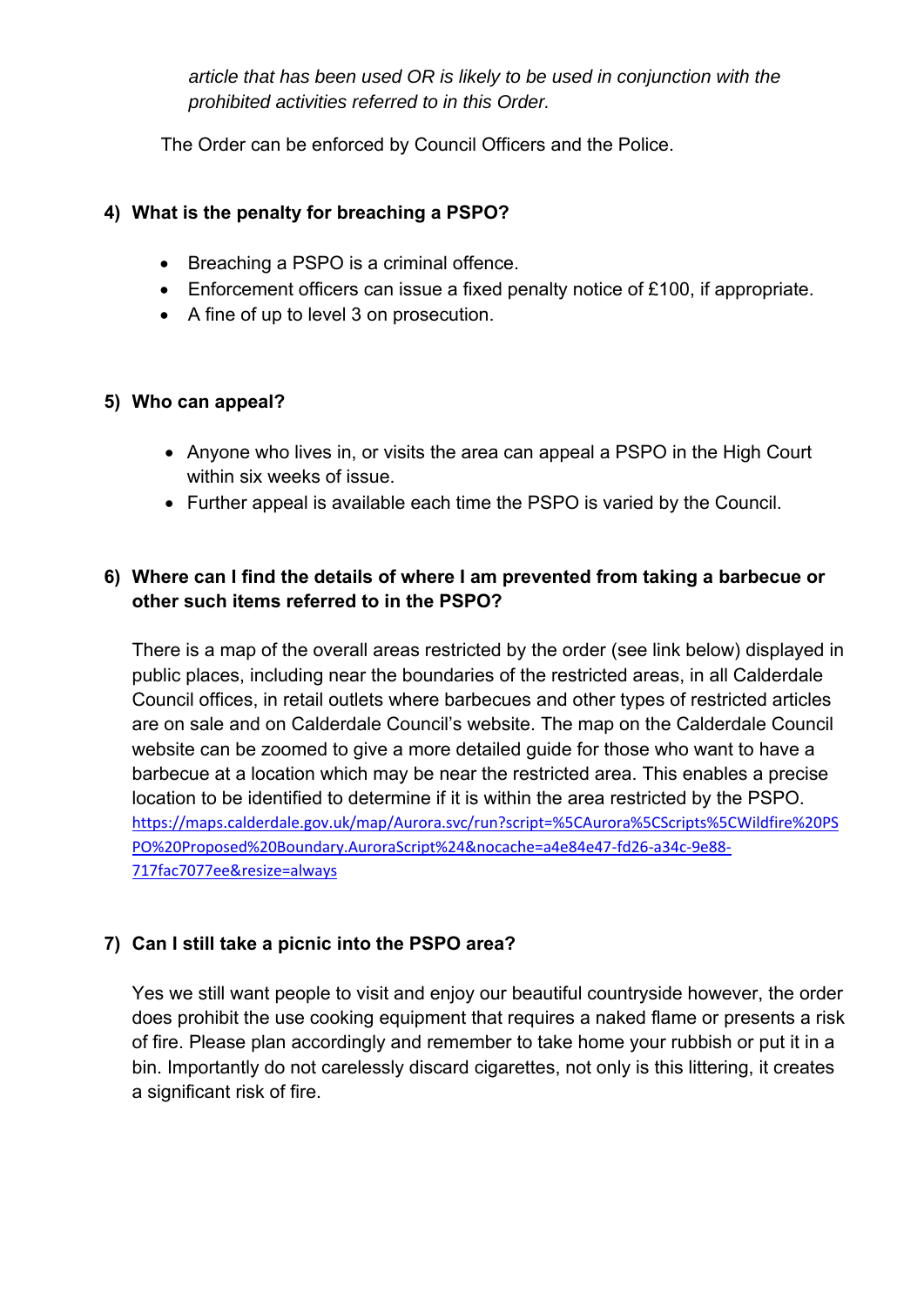#### **8) Why is Calderdale Council doing this?**

Grass and moorland fires have had a major impact on areas neighbouring Calderdale, destroying many acres of natural beauty.

The Civil Contingencies Act places an obligation on the Council to work with partner agencies to protect people and property against key risks. These are listed in the publically available West Yorkshire Community Risk Register and include wildfires. [\(https://www.westyorkshire.police.uk/advice/emergency-plans/reports-community-risk](https://www.westyorkshire.police.uk/advice/emergency-plans/reports-community-risk-register/reports-community-risk-register)[register/reports-community-risk-register\)](https://www.westyorkshire.police.uk/advice/emergency-plans/reports-community-risk-register/reports-community-risk-register)

Moorland also plays a key role in flood prevention by acting as a sponge and "slowing the flow" of heavy rainfall entering the Calder catchment.

As part of the Vision 2024 for Calderdale, the Council is committed to working with partners, landowners and the public to reduce the likelihood and impact of wildfires and flooding and protect the landscape which makes Calderdale a unique place to live, work and visit.

### **9) Does the Council have support from other organisations and the emergency services?**

Yes. The Council has released a press statement which includes support from Calderdale's District Police Commander and the District Fire Commander.

We have also spoken to key landowners such as Yorkshire Water and the National Trust who are committed to working with us and support the proposed PSPO.

We will be engaging with Elected Members of Calderdale Council and Calderdale's Town and Parish Councils to seek their support. The decision to authorise a PSPO is made by Calderdale Council's Cabinet.

Importantly the proposal has the support of Calderdale's Community Safety Partnership which is a statutory partnership of organisations such as Police, Fire, Health, Council and Probation Services, who have a responsibility to ensure Calderdale is a safe place to live and visit.

#### **10) If I knowingly ignore the PSPO am I committing an offence?**

Yes. The PSPO is a legal order and should you or someone with you fail to comply with the order you do commit a criminal offence which could result in you being served with a fixed penalty notice or prosecuted.

# **11) My property is within the PSPO - does this mean I can't have a barbecue, light a fire etc in my garden?**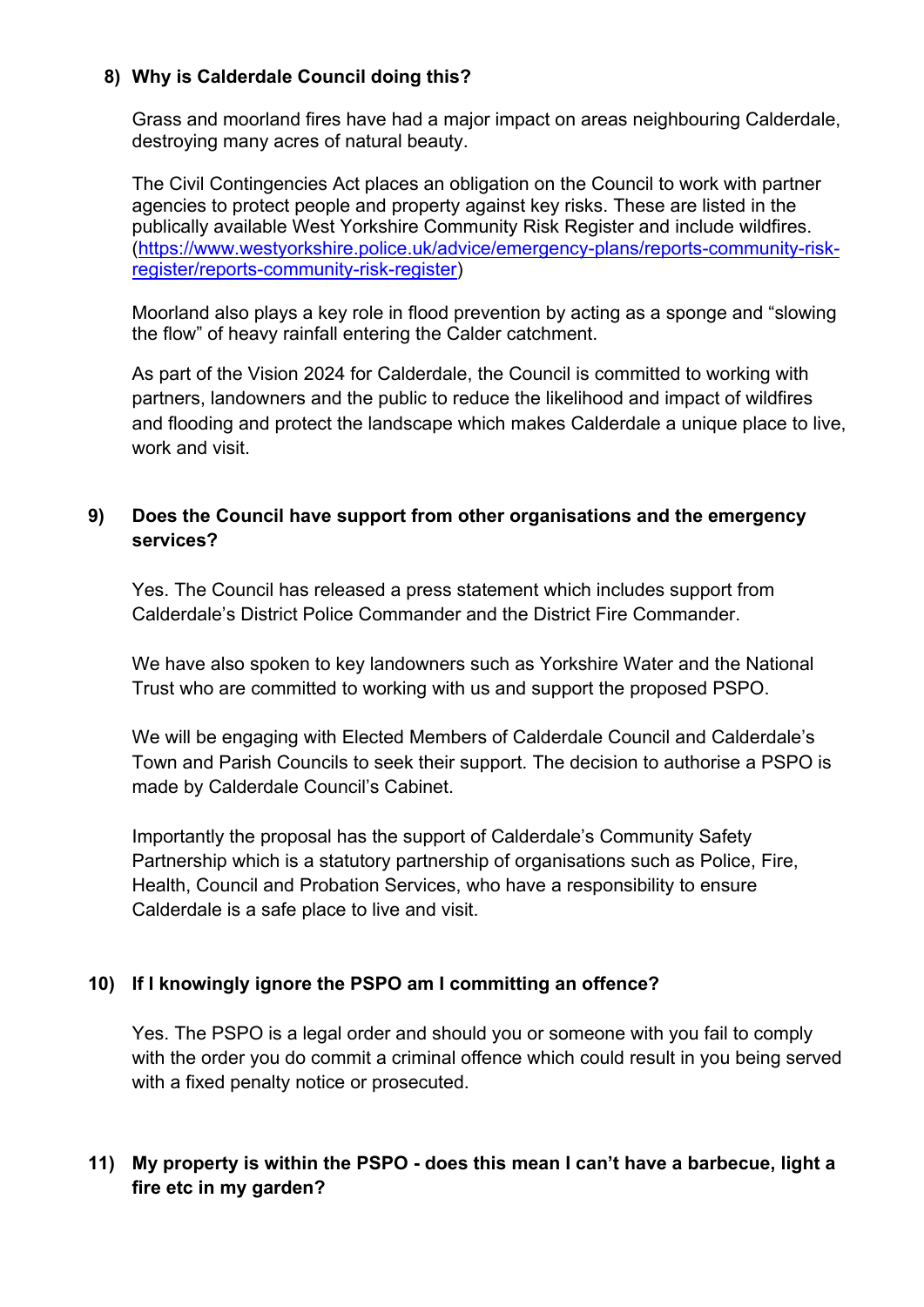No. A PSPO does not cover land which is part of a dwelling however we would ask you to consider the impact of what you are doing within your property, behave responsibly and take precautionary action to prevent the risk of fire.

### **12) Does the PSPO stop me from managing my land?**

No. However we would always ask that your actions are lawful and that you have taken all the necessary steps to be compliant. Should you be concerned as to whether your actions are lawful please seek advice and/ or contact the Council on 01422 288001 or by email [ASB.Unit@calderdale.gov.uk.](mailto:ASB.Unit@calderdale.gov.uk)

### **13) What are you doing to engage with the community on this matter?**

We have created this web page and are currently consulting and in discussion with the community.

We are already working closely with residents, businesses and groups of interest as part of our normal response to protecting our distinctive moorland.

As far as is practicable we will attempt to speak to residents who live within the PSPO area to make them aware of the actions the Council and partners are proposing to take.

We have arranged two consultation events:

- Saturday 25 May in the Ripponden Parish Council offices (10am 1pm), and
- Sunday 26 May at Todmorden Town Hall (1pm 3pm).

Everyone is welcome to attend and share their views, and staff will be on hand to provide information and answer questions.

We may decide to hold further events pending the feedback we get from our communities. Please keep re-visiting this website for further details.

If you would like to comment on the proposed PSPO please download the feedback form on this web page and forward to [communitysafetyconsultation@calderdale.gov.uk](mailto:communitysafetyconsultation@calderdale.gov.uk) 

# **14) What should I do if I see someone failing to comply with a PSPO?**

If you feel their actions are likely to cause a fire, damage land and or put the community at risk **this is an emergency** so please ring 999.

If you simply want to report an issue which doesn't require an emergency response please contact the Council on 01422 288001, or the Police on 101 or email [ASB.Unit@calderdale.gov.uk](mailto:ASB.Unit@calderdale.gov.uk)